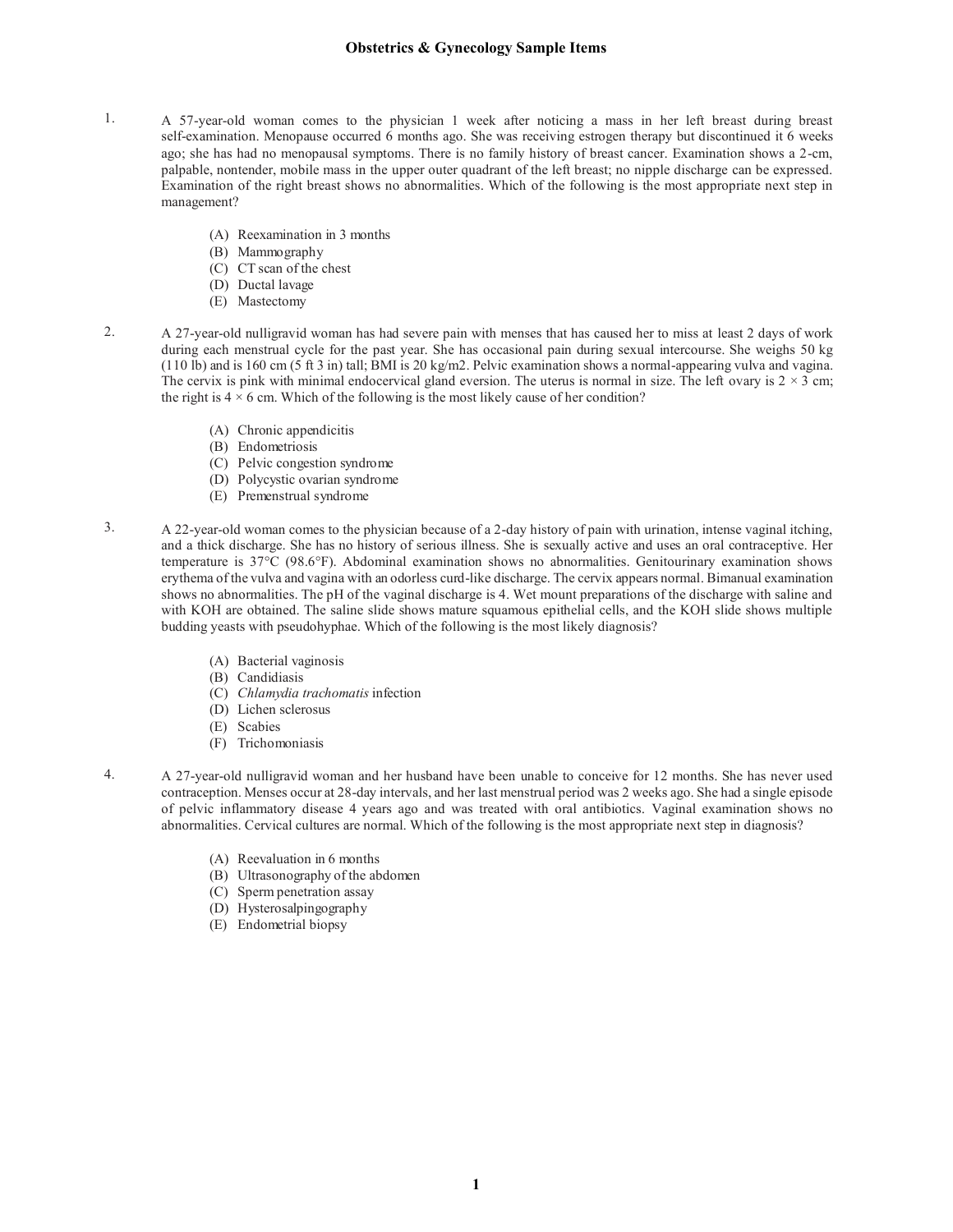- 5. A 30-year-old woman, gravida 2, para 1, comes for her first prenatal visit at 26 weeks' gestation. Uterine size is greater than expected for dates. Ultrasonography shows fetal hydrops. Which of the following is the most appropriate next step in diagnosis?
	- (A) Maternal HIV antibody test
	- (B) Maternal Rh status with antibody screening
	- (C) Cervical and urine cultures for group B streptococcus
	- (D) MRI of the fetus
	- (E) Amniocentesis for measurement of α-fetoprotein concentration
- 6. A 42-year-old woman, gravida 2, para 2, comes to the physician because of increasingly frequent loss of urine during the past year. She has loss of urine when she coughs, sneezes, exercises, or plays with her children. Her incontinence is never preceded by a sudden urge to void, and she does not have loss of urine at night. Her children were born after uncomplicated vaginal deliveries. She has no history of other hospital admissions or serious illness. She takes no medications. Abdominal examination shows no abnormalities. The external genitalia, vagina, and cervix appear normal. The uterus and adnexa are normal to palpation. There is loss of a small amount of urine with Valsalva maneuver. Her postvoid residual volume is 50 mL. Urinalysis shows no abnormalities. Which of the following is the most likely diagnosis?
	- (A) Overactive bladder with incontinence
	- (B) Overflow incontinence
	- (C) Stress incontinence
	- (D) Urinary tract infection
	- (E) Vesicovaginal fistula
- 7. During a routine examination, a 25-year-old woman expresses concern about her risk for ovarian cancer because her mother died of the disease. Which of the following is the most appropriate course of action?
	- (A) Reassure her that ovarian cancer is not hereditary
	- (B) Obtain a more detailed family history of cancer
	- (C) Recommend a diet high in beta-carotene
	- (D) Annual CT scans of the abdomen
	- (E) Prophylactic oophorectomy
- 8. At her 6-week postpartum visit, an 18-year-old woman, gravida 1, para 1, tells her physician that she has a pinkish vaginal discharge that has persisted since her delivery, although it is decreasing in amount. On physical examination, the uterus is fully involuted and there are no adnexal masses. Which of the following is the most appropriate next step in management?
	- (A) Reassurance that this is normal
	- (B) Measurement of serum prolactin concentration
	- (C) Quantitative β-hCG test
	- (D) Administration of ampicillin
	- (E) Dilatation and curettage
- 9. A 32-year-old nulligravid woman comes to the physician because of a 6-week history of persistent foul-smelling vaginal discharge and vaginal itching. Her symptoms have not improved despite 2 weeks of treatment with over-the-counter antifungal medications and fluconazole. She has been sexually active and monogamous with her boyfriend during the past year, and they use condoms consistently. Examination shows excoriated labia and erythematous vaginal mucosa. There is a frothy, watery-gray discharge in the posterior vaginal vault. A wet mount preparation of the discharge shows numerous multi-flagellated organisms the size of erythrocytes. Which of the following is the most likely causal organism?
	- (A) *Haemophilus ducreyi*
	- (B) *Neisseria gonorrhoeae*
	- (C) *Pseudomonas aeruginosa*
	- (D) *Treponema pallidum*
	- (E) *Trichomonas vaginalis*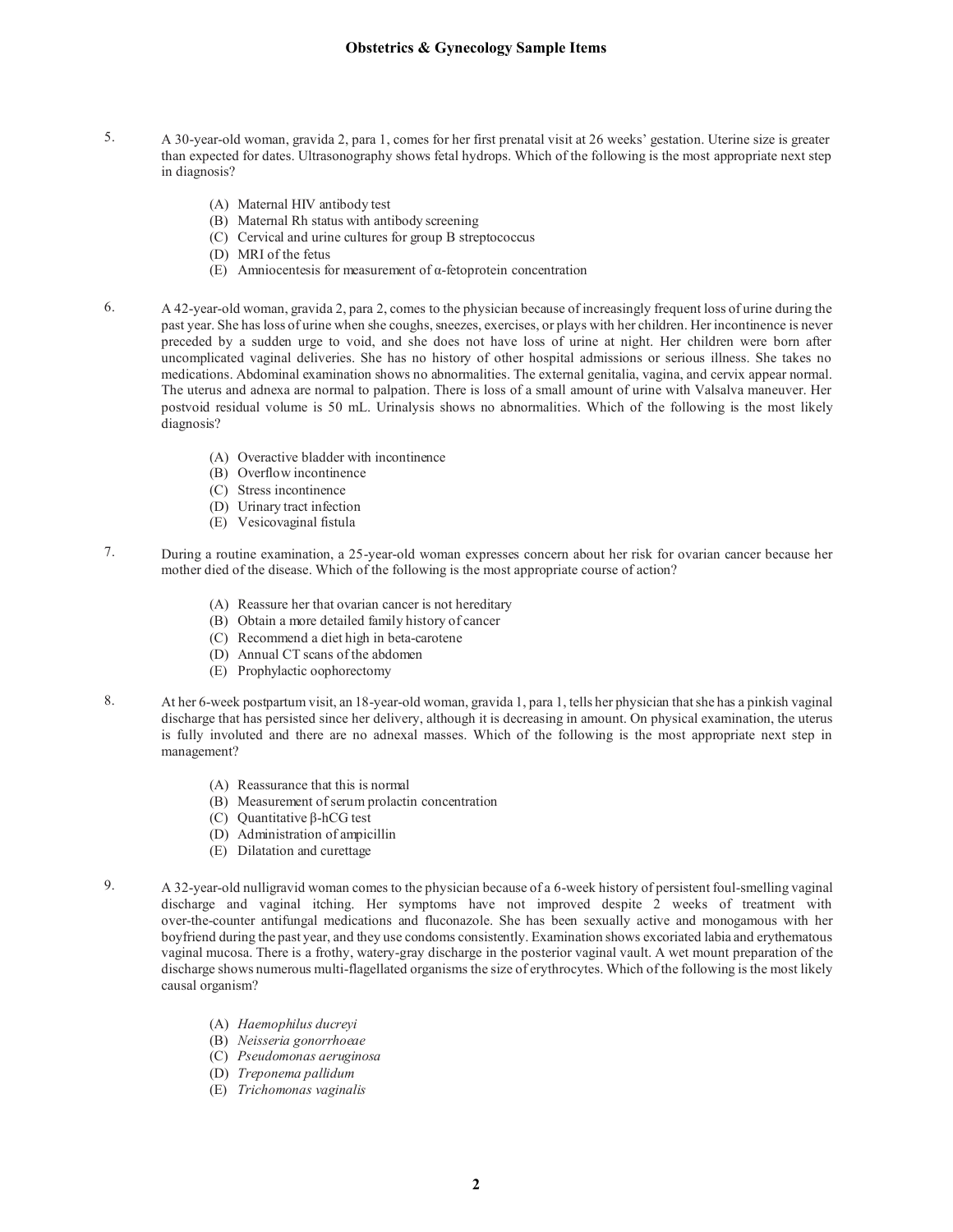- 10. An asymptomatic 24-year-old primigravid woman at 36 weeks' gestation comes for a routine prenatal visit. A grade 2/6, systolic ejection murmur is heard at the upper left sternal border. The  $S_2$  varies with inspiration, and the pulmonic component is soft; diastole is clear. Which of the following is the most likely diagnosis?
	- (A) Anomalous pulmonary venous return
	- (B) Atrial septal defect
	- (C) Flow murmur
	- (D) Patent ductus arteriosus
	- (E) Pulmonary valve stenosis
- 11. A 42-year-old woman, gravida 3, para 3, comes to the physician because she has not had a menstrual period for 2 months. She reports that she had an episode of spotting 3 weeks ago. She has had no other symptoms. She has no history of abnormal Pap smears; her last Pap smear was 10 months ago. She is sexually active with her husband and uses condoms. She is 163 cm (5 ft 4 in) tall and weighs 72 kg (160 lb); BMI is 28 kg/m<sup>2</sup>. On physical examination, the abdomen is nontender to palpation. Pelvic examination shows a slightly enlarged uterus; there are no palpable adnexal masses. Which of the following is the most appropriate next step in management?
	- (A) Measurement of serum β-hCG concentration
	- (B) Measurement of serum thyroid-stimulating hormone concentration
	- (C) CT scan of the pelvis
	- (D) Oral contraceptive therapy
	- (E) Endometrial biopsy
- 12. A 57-year-old woman comes to the physician for a routine health maintenance examination. She takes a multivitamin supplement and calcium (500 mg/d). She has followed a vegan diet for 30 years. She exercises daily for 30 minutes. She does not smoke cigarettes or drink alcohol. There is a family history of osteoporosis. She is 168 cm (5 ft 6 in) tall and weighs 60 kg (132 lb); BMI is 21 kg/m<sup>2</sup>. Examination shows no abnormalities. Bone densitometry shows evidence of low bone density. She prefers not to be treated with medications. The physician recommends that the patient increase her daily dose of the calcium supplement. The most appropriate next step in management is supplementation with which of the following?
	- (A) Fish oil
	- (B) Magnesium
	- (C) Vitamin C
	- (D) Vitamin D
	- (E) Zinc
- 13. A 2778-g (6-lb 2-oz) male newborn is born at 37 weeks' gestation to a 27-year-old woman, gravida 3, para 2, after an uncomplicated labor and delivery. The mother has no medical insurance and did not receive prenatal care. She says she did not have any health problems during pregnancy, but she continued to consume two bottles of beer weekly during her pregnancy. She does not take any medications, vitamins, or herbal supplements. Her diet consists mostly of rice and beans. Examination of the newborn shows spina bifida. Which of the following measures during the mother's pregnancy is most likely to have prevented this child's deformity?
	- (A) Abstinence from alcohol
	- (B) Increase dietary intake of omega-3 fatty acids
	- (C) Glucose tolerance test
	- (D) Screening for group B streptococcal infection
	- (E) TORCH titer screening
	- (F) Folic acid supplementation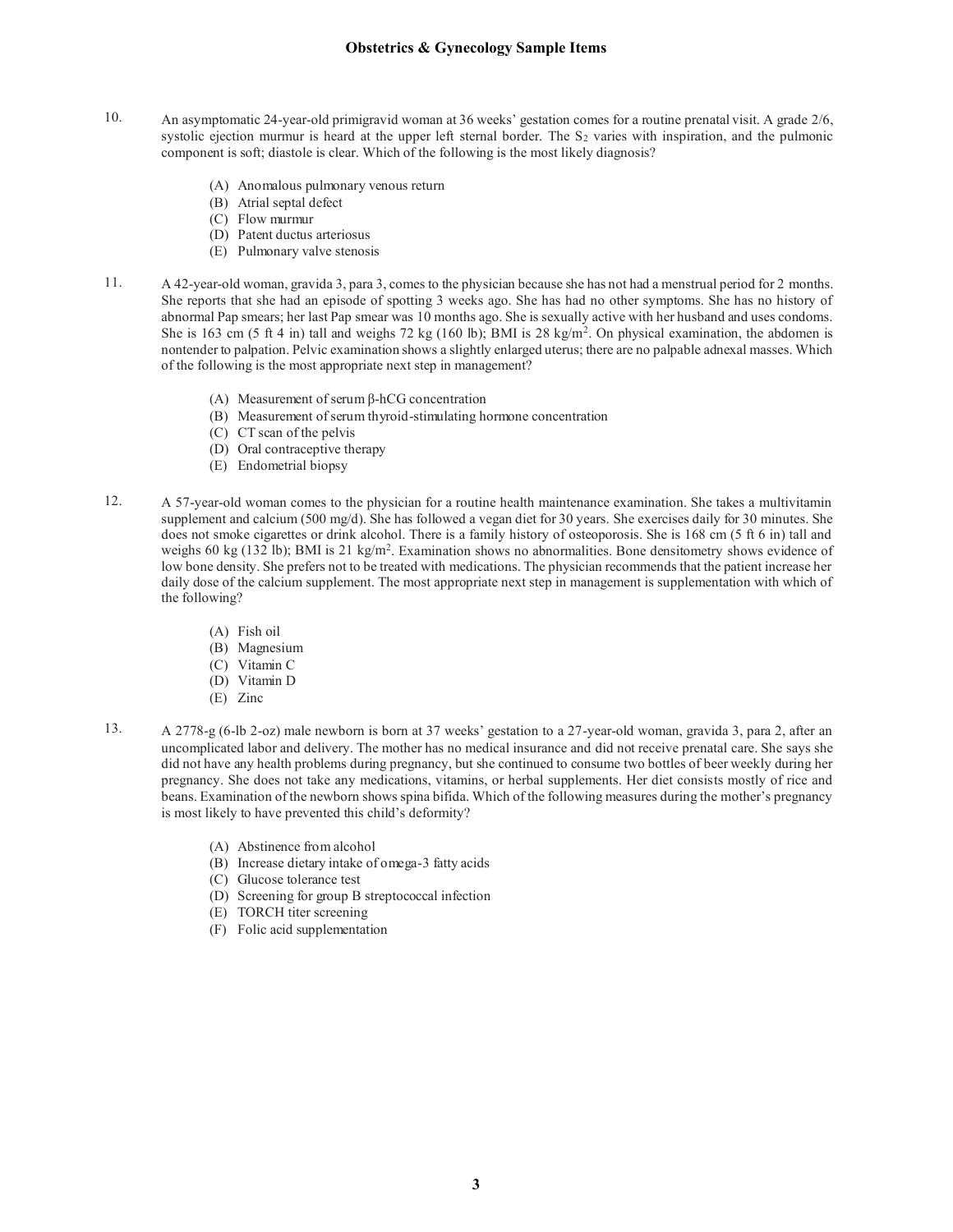- 14. Two hours after vaginal delivery at term of a 3062-g (6-lb 12-oz) newborn, a 32-year-old woman, gravida 3, para 3, has the onset of heavy vaginal bleeding. Labor was augmented with oxytocin because of a prolonged first stage and required forceps delivery over a midline second-degree episiotomy. The abdomen is soft and nontender. Examination shows a boggy uterus palpated 4 cm above the umbilicus. The perineum is intact. Which of the following is the most likely cause of this patient's hemorrhage?
	- (A) Disseminated intravascular coagulation
	- (B) Episiotomy site bleeding
	- (C) Uterine atony
	- (D) Uterine infection
	- (E) Uterine rupture
- 15. A 19-year-old primigravid woman at 8 weeks' gestation is brought to the emergency department because of light vaginal bleeding and mild lower abdominal cramps during the past 8 hours. Her temperature is 37°C (98.6°F), pulse is 84/min, respirations are 18/min, and blood pressure is 110/70 mm Hg. Abdominal examination shows no tenderness or masses; bowel sounds are normal. On pelvic examination, there is old blood in the vaginal vault and at the closed cervical os. The uterus is consistent in size with a 6- to 8-week gestation. Transvaginal ultrasonography shows an intrauterine pregnancy. A fetal heartbeat is seen. Which of the following is the most appropriate next step in management?
	- (A) Discharge home for observation
	- (B) Oral administration of misoprostol
	- (C) Intramuscular administration of methotrexate
	- (D) Operative laparoscopy
	- (E) Dilatation and curettage
- 16. A 16-year-old girl is brought to the emergency department 6 hours after the onset of moderate lower abdominal cramps and intermittent nausea. She has not vomited during this time. She says that her last menstrual period was 2 months ago, but she has had intermittent bleeding since then, including spotting for the past 2 days. Menarche was at the age of 15 years. Menses occur at irregular 25- to 45-day intervals. She is sexually active and uses condoms inconsistently. Her temperature is 38.1°C (100.6°F), pulse is 94/min, respirations are 22/min, and blood pressure is 120/80 mm Hg. Examination shows a soft abdomen with lower quadrant tenderness, especially on the right. Bowel sounds are normal. Pelvic examination shows scant vaginal bleeding and a palpable, tender right adnexal mass. The cervix appears normal. There is no cervical motion tenderness. Which of the following is the most appropriate next step in management?
	- (A) Complete blood count
	- (B) Measurement of serum β-hCG concentration
	- (C) Abdominal x-ray
	- (D) Ceftriaxone and azithromycin therapy
	- (E) Exploratory laparoscopy
- 17. A 13-year-old girl is brought to the physician because of a 1-year history of intermittent irregular vaginal bleeding; the bleeding ranges from spotting to heavier than a normal menstrual period, occurs every 2 to 8 weeks, and lasts 10 to 30 days. Examination shows a pink, well-rugated vagina with no discharge; the cervix appears normal. The uterus is 6 cm in length, regular in contour, and nontender. There are palpable, normal-sized, nontender ovaries. Which of the following is the most appropriate pharmacotherapy to alleviate this patient's symptoms?
	- (A) Continuous low-dose estrogen
	- (B) Gonadotropin-releasing hormone agonist
	- (C) Oral contraceptives
	- (D) Tetracycline
	- (E) Thyroid hormone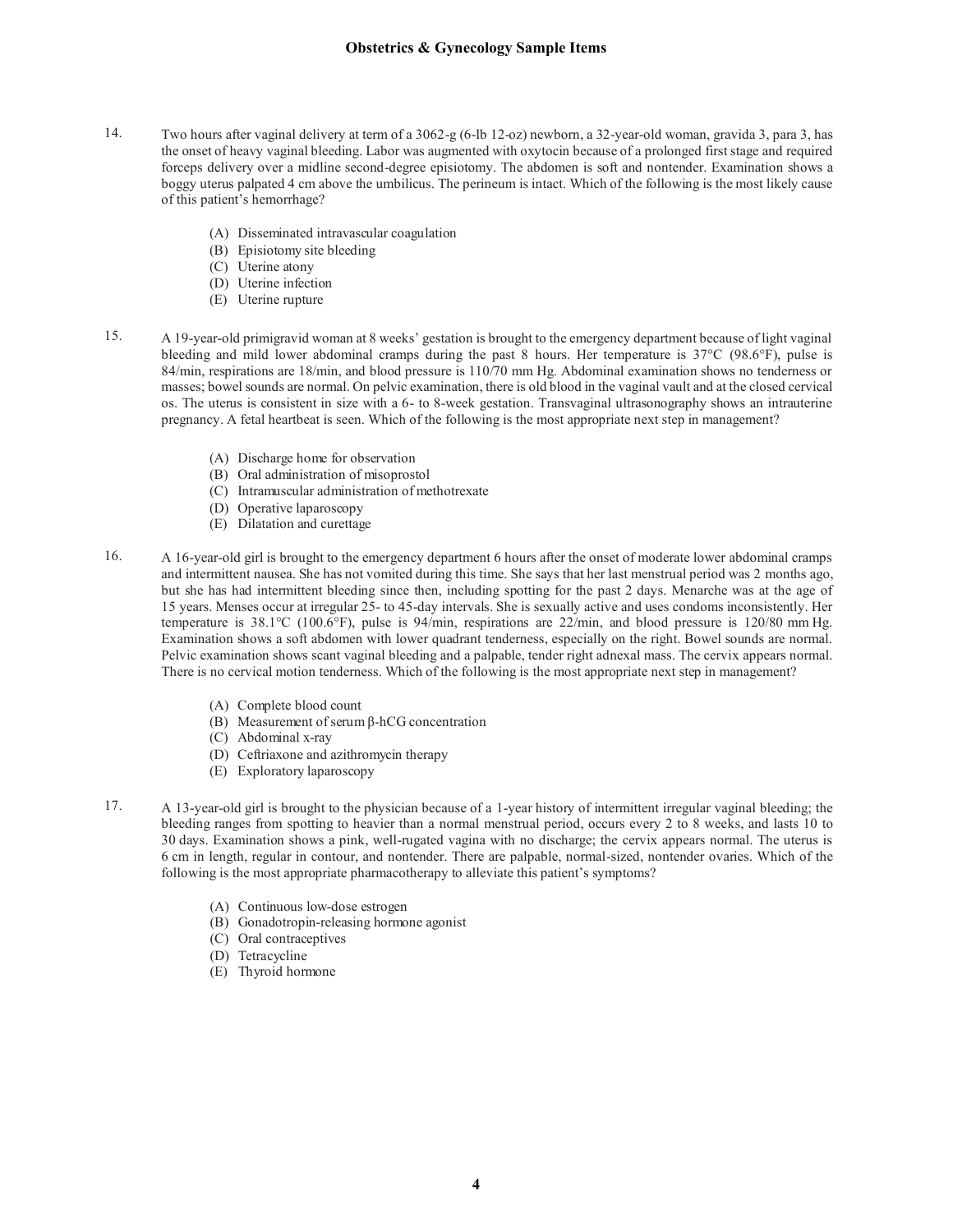- 18. A previously healthy 25-year-old woman, gravida 2, para 2, comes to the emergency department because of a 3-day history of painful swelling of her vaginal area. Her last menstrual period was 2 months ago. She is sexually active with one male partner and uses depot medroxyprogesterone for contraception. Her temperature is 38.4°C (101.2°F), pulse is 96/min, respirations are 16/min, and blood pressure is 125/82 mm Hg. Examination shows a 4-cm, exquisitely tender mass in the inferior aspect of the left labium minus. The swelling and tenderness prevent insertion of either a speculum or fingers into the vagina. Which of the following is the most likely diagnosis?
	- (A) Bartholin gland abscess
	- (B) Chancroid
	- (C) Condylomata acuminata
	- (D) Herpes simplex
	- (E) Lymphogranuloma venereum
	- (F) Primary syphilis
- 19. A 22-year-old primigravid woman at 34 weeks' gestation is brought to the emergency department by ambulance after being found unconscious by her husband. Paramedics report that she was having tonic-clonic movements that have now stopped. Her last visit to the physician was 2 weeks ago. Pregnancy had been uncomplicated. On arrival, she is awake, lethargic, and mildly confused. She says that she had a headache and did not feel well earlier in the day. She has no history of serious illness. Her only medication is a prenatal vitamin. Her temperature is 37°C (98.6°F), pulse is 80/min, respirations are 18/min, and blood pressure is 170/110 mm Hg. Examination shows a nontender, soft uterus consistent in size with a 34-week gestation. Cranial nerves are intact. Motor function is normal. Deep tendon reflexes are 3+. Which of the following is the most likely diagnosis?
	- (A) Absence seizures
	- (B) Cerebral infarction
	- (C) Eclampsia
	- (D) Migraine
	- (E) Pheochromocytoma
- 20. A 15-year-old girl is brought to the physician by her mother because she believes that her daughter has become sexually active and wants her to use contraception. During an interview with the patient alone, she reports that she has become sexually active with one male partner over the past 3 months. She and her partner use condoms consistently, and she is not interested in any other form of contraception at this time. Menarche was at the age of 12 years, and menses occur at regular 28-day intervals. She has had no symptoms of sexually transmitted diseases. Examination shows no abnormalities. In addition to counseling the patient about all contraceptive methods, which of the following is the most appropriate next step?
	- (A) Do not inform the mother that her daughter and her partner use condoms, but encourage the daughter to communicate the information
	- (B) Inform the mother that her daughter and her partner use condoms
	- (C) Inform the mother that her daughter is protecting herself appropriately against pregnancy, but do not mention what form of contraception
	- (D) Inform the mother that you have administered depot medroxyprogesterone to the patient
	- (E) Inform the mother that you have given the patient a prescription for an oral contraceptive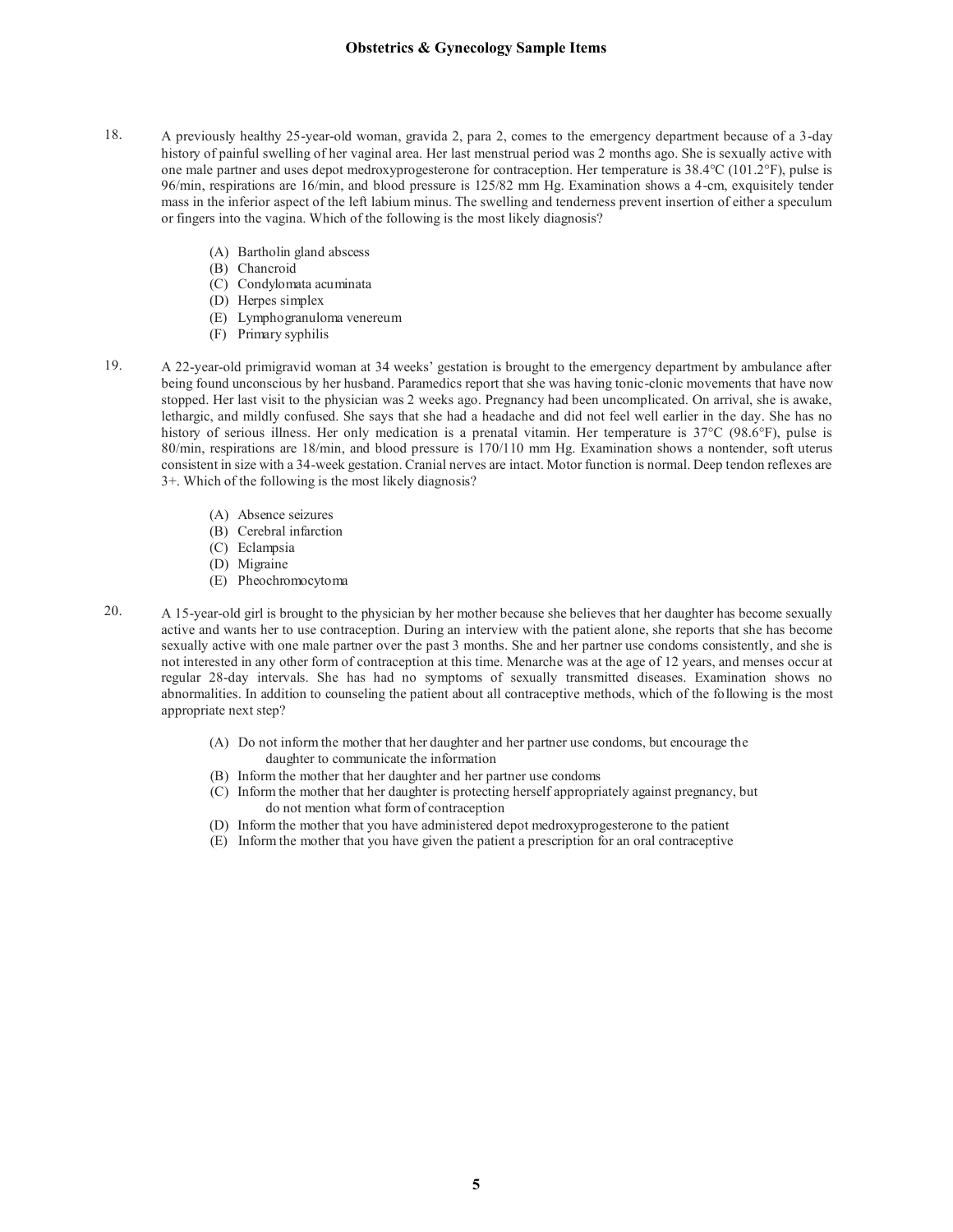# **Answer Form for Obstetrics and Gynecology Sample Questions**

# **(Questions 1–20)**

| 1.  | 11. |  |
|-----|-----|--|
| 2.  | 12. |  |
| 3.  | 13. |  |
| 4.  | 14. |  |
| 5.  | 15. |  |
| 6.  | 16. |  |
| 7.  | 17. |  |
| 8.  | 18. |  |
| 9.  | 19. |  |
| 10. | 20. |  |